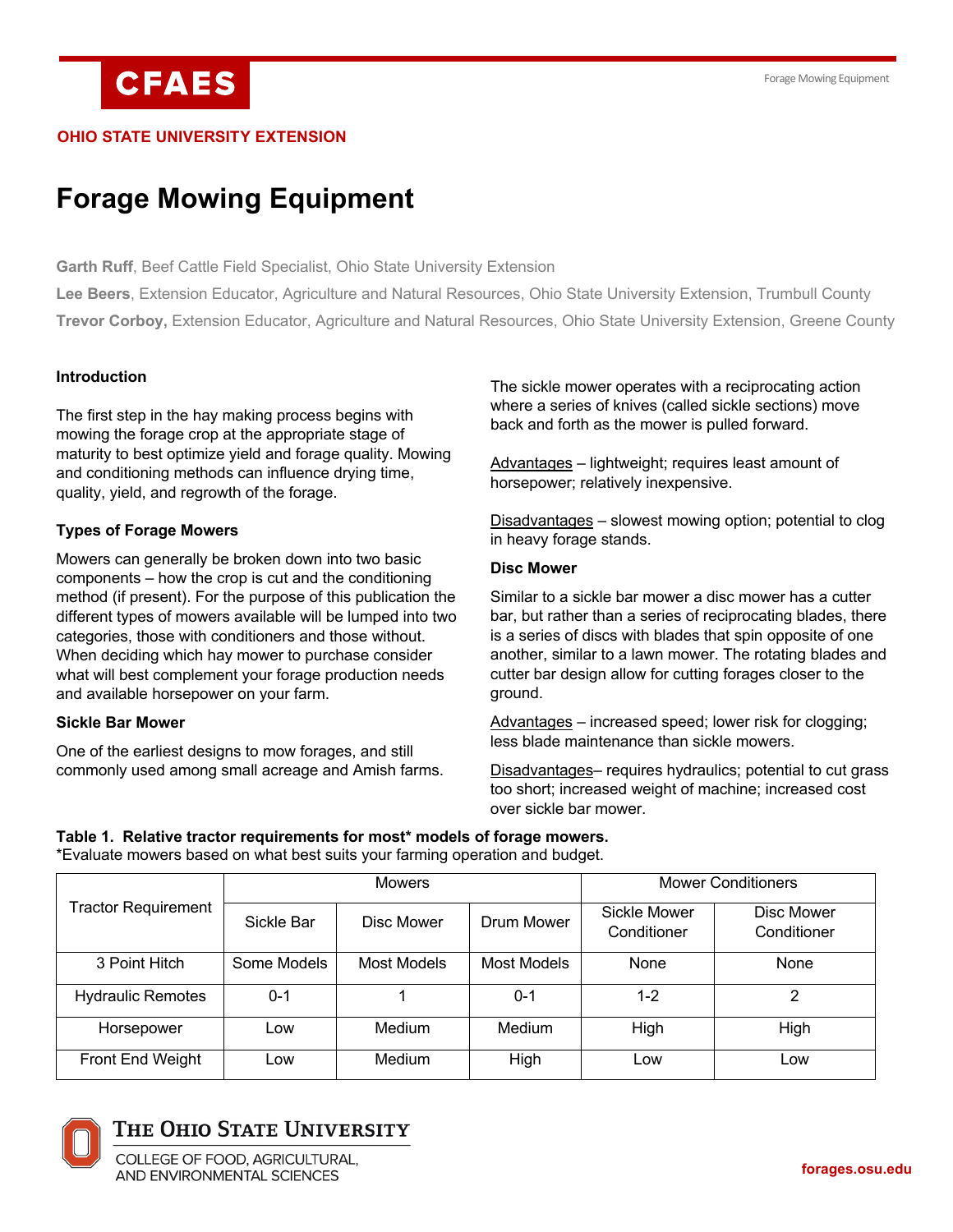

#### **Drum Mower**

A European design that is becoming more popular in the United States with small acreage hay producers. Drum mowers work in a similar manner to disc mowers with rotating blades, but the blades are attached to a drums driven from above commonly by belts rather than a cutterbar driven by gears in disc mowers. This design windrows forage between the oppositely rotating drums.

Advantages – no hydraulics needed; machine durability; high ground speed; low horsepower requirements.

Disadvantages – the weight of machine makes for difficult maneuvering on slopes, especially for tractors that are light in the front end; windrowing the forage requires tedding or inverting to allow for proper drying; shorter mowing widths.



Photo: 3 point drum mower (left) and counter rotating drums with knives that cut hay (right).

#### **Mower Conditioners**

Some of the most common forage mowing machines in Ohio are mower conditioners. These machines cut and condition the crop in one pass to promote faster drying. Sickle mower and disc mower conditioners are available and can be purchased with two general conditioning methods – roller/crusher type or the impeller/tine type. With the addition of the conditioning function to the

mower, there is an increase in required tractor horsepower.

Sickle mower conditioners can be run with smaller tractors and are generally less expensive than disc mower conditioners. These machines are good for smaller acreage farms due to their slower speed, and lower horsepower requirements.

Disc mower conditioners will require larger tractors to run efficiently, but some models are advertised with a minimum PTO horsepower of 65. These machines operate at a higher speed, and will most likely require auxiliary hydraulics.

#### **Conditioning Systems**

A properly adjusted conditioner can significantly reduce the drying time of the hay crop (Figure 1). There are two different conditioner designs two choose from depending on the primary forage crop being harvested. When harvesting or mowing legumes; alfalfa or clover, a roll type conditioner is most desirable. The rolls creating a crimping effect of the stems of the legumes, while minimizing leaf loss.

**Figure 1. Drying times of alfalfa (top) and grass (bottom) forage with varying conditioning methods. Undersander, 2007.** 



CFAES provides research and related educational programs to clientele on a nondiscriminatory basis. For more information, visit cfaesdiversity.osu.edu. For an accessible format of this publication, visit cfaes.osu.edu/accessibility.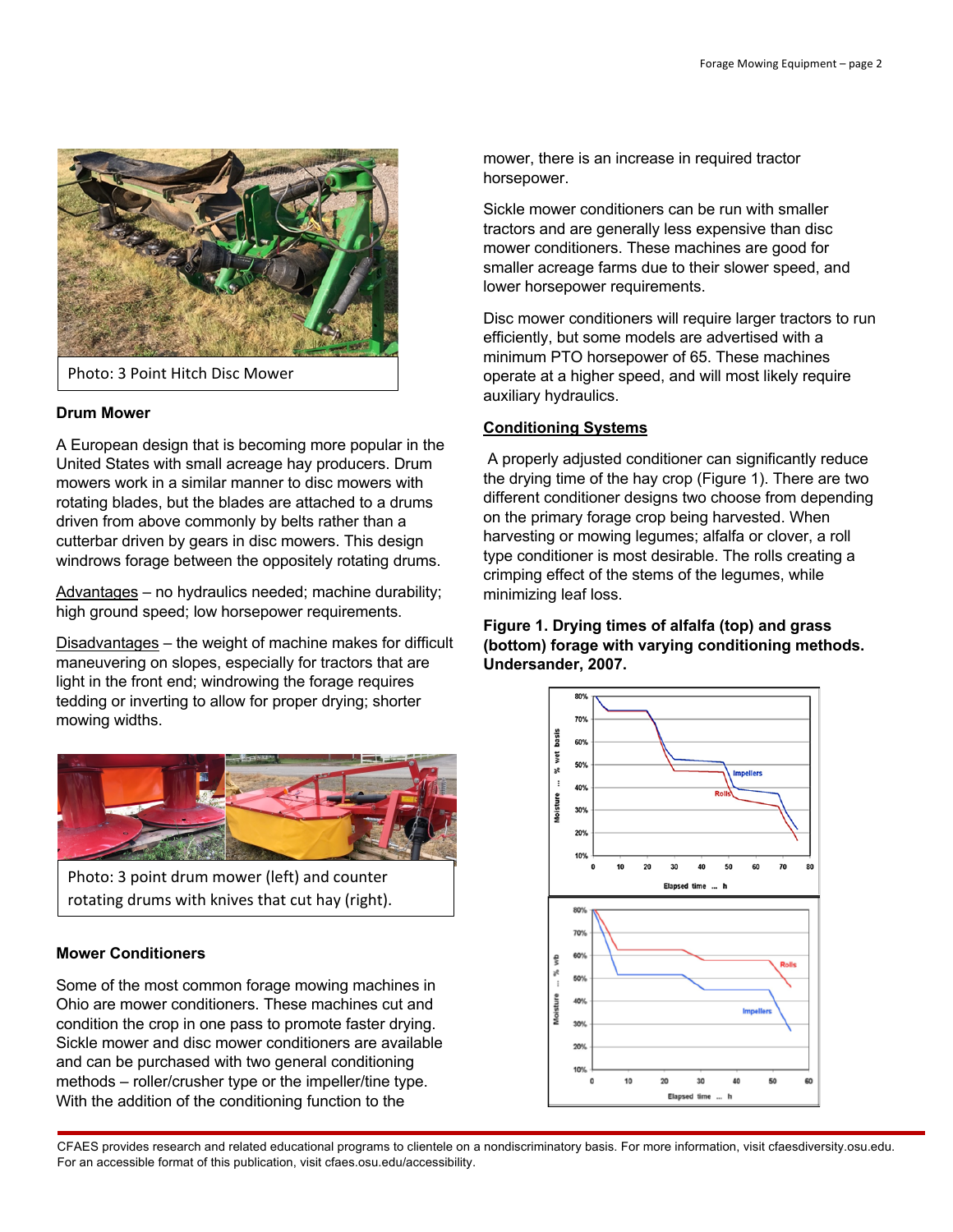When mowing predominately grass hay, an impeller or flail type conditioner will aid in reducing drying time. This design uses free-swinging impellers against a conditioning hood. As the forage goes through the conditioner the impellers strip off the protective waxy coating of the grass. Impeller or flail type conditioners have a 1-4% higher leaf losses in alfalfa compared to roller type. Mowers with flail conditioners also require less horsepower compared to roller conditioning systems.

Numerous studies have shown that having a conditioning system properly adjusted has a greater effect on drying time than type of conditioning system used.

#### **Conditioner Adjustments**

Having a properly adjusted conditioner is key to managing drying time of forage once it is cut. When adjusting a roller conditioner, the rolls should be close enough to crimp the stems of the forage. For most mower conditioners the range of roll clearance should be between 1/16 and 3/32 of an inch. Be sure to check your owner's manual to make proper adjustments. Rolls that are too close will cause additional leaf loss and excessive wear to the rolls. Clearance greater than what is defined in the owner's manual for the machine will result in poorly crimped forage and longer drying times in the field.

The following instructions from Shinners, 2002 explain one method of determining if a roller conditioner needs adjusting.

**Before** performing any maintenance or adjustment s on a mower conditioner: 1) Shut off the tractor engine, 2) Disconnect the mower conditioner from the tractor PTO, and 3) Lower the cutter bar.

#### PROCEDURE

1. Cut three (3) pieces of typical household aluminum foil 18 inches in length. The foil strips should be at least 12 inches wide.

2. Take each strip of foil and wrap around a rod that is 3/8 of an inch in diameter. Slide the roll off the rod, being careful not to crush the foil tube.

3. Place one foil tube in the approximate center of the conditioning rolls and the remaining two foil tubes about 1 foot from each end of the conditioning rolls. The foil tubes should be placed perpendicular to the roll longitudinal axis.

4. Make sure the cutting platform is fully lowered. This is the safest way to make this measurement,

additionally on some mower-conditioners, raising the platform increases the clearance of the rolls preventing an accurate measure of the minimum roll clearance.

5. Turn the rolls over by hand until the foil tubes come completely through the rolls.

6. The rolls will crush the foil tubes and the minimum roll clearance can be determined by using a digital or dial caliper to measure the thickness of the foil tube. Take several measurements of the thickness along the length of each foil tube and determine an overall average. The measurement should be taken where the "crimp" or smallest clearance occurs.

#### **Swath Width**

Mower conditioners typically have adjustments that can be made to narrow or widen the width of the hay swath as the forage exits the conditioner. With wider the swath is, the faster the forage will dry. When possible, to promote faster forage drying the swath should cover close to 70% of the total mowed area, Undersander and Saxe, 2013.

**Figure 2.** Comparing drying times of wide and narrow swaths of mowed forage. Undersander and Saxe, 2013.



#### **Used Equipment Considerations**

When purchasing used forage mowing equipment, one should evaluate not only the condition of the piece but consider maintenance and lubrication history as well. Examine wear on cutter bars and blades, gear box lubrication, and condition of the rolls or impellers on the conditioner. Parts displaying excessive wear may need replaced adding to the cost of the machine.

CFAES provides research and related educational programs to clientele on a nondiscriminatory basis. For more information, visit cfaesdiversity.osu.edu. For an accessible format of this publication, visit cfaes.osu.edu/accessibility.